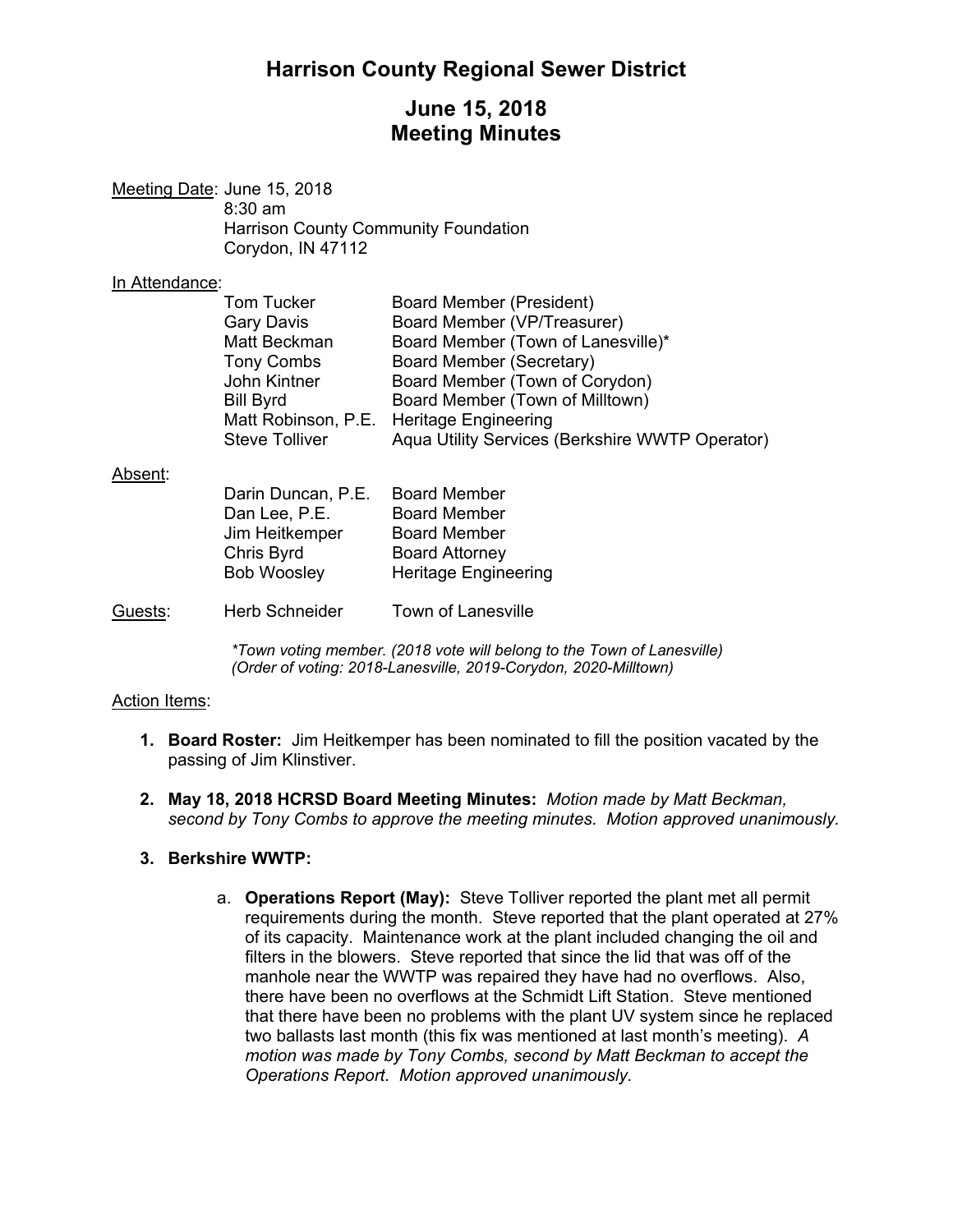HCRSD Mtg Minutes June 15, 2018 Page 2 of 5

#### **4. 2018 Project Initiatives:**

a. **Lanesville Interchange Frontage Road Sewer Extension:** Herb Schneider, with the Town of Lanesville, attended the meeting and expressed some concerns about the wastewater stream that would be generated by the Industrial Park's new tenant (a glass fabrication shop). This wastewater stream will be the first wastewater discharged to the proposed Frontage Road Sewer Line and the first wastewater stream to be pumped to Lanesville via the Sewer Districts Lift Station and forcemain sewer that was installed several years ago. It was mentioned that the new glass fabricator plans to be in operation my March of 2019 and will have approximately 25 employees.

Herb asked what kind of flow was anticipated from the new facility and how much flow was expected. It was discussed that most likely the only flow will be restroom type wastewater. With the anticipated 25 employees the flow amount would likely be about 500 gpd. It wasn't believed that the new facility will have any process wastewater. It was mentioned that once the new frontage road sewer line was completed the existing Areva facility will also connect to the line. Gary mentioned that he had gone through the glass fabrication company's plant in Jeffersonville and it didn't look like they used much water. Steve said he could talk to Lynn Ashack in Jeffersonville to ask Lynn if he knew anything about the wastewater flows from the glass fabricator.

Herb asked if we should get a letter from the glass fabricator stating how much flow they anticipate generating and that there are no substances in their flow that are detrimental to Lanesville's treatment process. Herb mentioned that the Town had a bad experience in the past with someone dumping port-a-lets into his system and it killed his plant treatment process. It was mentioned that Bob Woosley can talk to Jason Copperwaite, the County's engineer on the Frontage Road Sewer Project, about what kind of flow is anticipated from the glass fabricator. Steve mentioned that the IDEM Facility Construction Permit Application that will be prepared for the Frontage Road Sewer Project will include a wasteload allocation letter that has to be signed by Lanesville and this letter will indicate the anticipated flow amount. Matt mentioned that if there was a real concern with anything that the glass fabricator could put into the was stream we could install a sampling manhole at some point downstream of their building

Herb asked how he was going to bill these new sewer customers. Tom told him there was a flow meter installed near the connection of the Sewer District's forcemain with the Lanesville system. Lanesville will bill the Sewer District based on the monthly flow readings at this meter.

b. **Berkshire WWTP Effluent Line Upgrade and Replacement:** Matt reported that they have completed field work trying to locate any more manholes in the field next to the WWTP that could be contributing I/I to the plant. Although the map of the MHP sewer system indicates that there are manholes located in the field, there was no above ground evidence of these manholes (other than the one that was found with its lid and frame knocked off). These other manholes are likely in the field but buried. Matt mentioned that the only way to find them may be to TV the sewer lines. Matt also mentioned that it may be worthwhile to install flow meters in the sewer lines that feed the plant to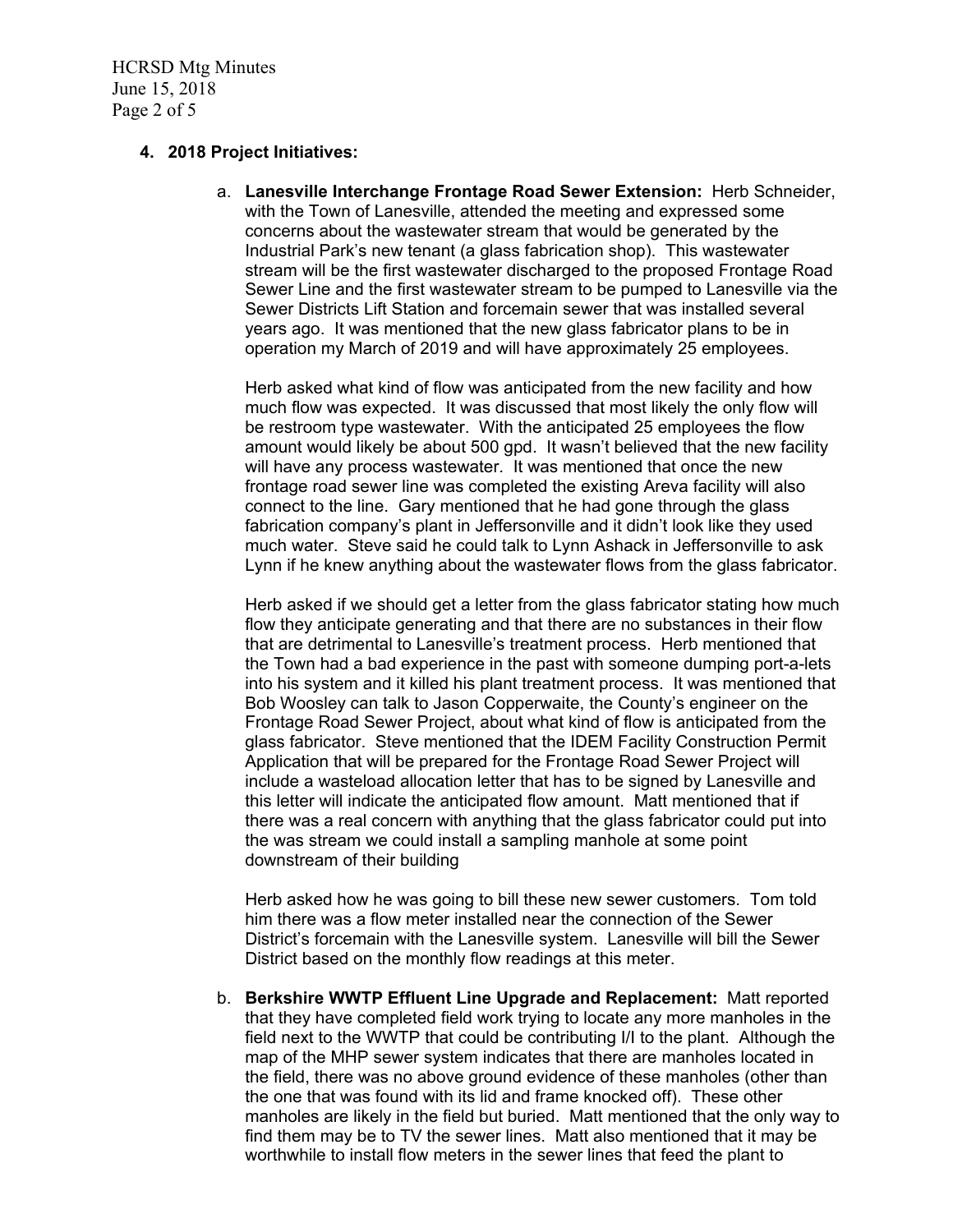HCRSD Mtg Minutes June 15, 2018 Page 3 of 5

> determine which lines contribute the most I/I and to put a number on how much I/I is showing up at the plant. It was mentioned that we may need to have a conversation with the MHP about raising up the manhole that was found with its lid knocked off, so no additional inflow gets into the system via this manhole.

As mentioned in last month's meeting minutes, Matt reiterated that he and Bob had talked to the Berkshire MHP owner about the location of the proposed effluent forcemain upgrade and they told the owner they could relocate the line to avoid any future improvements/developments planed for the adjoining property. The MHP owner did not have any future development plans for the property so it was decided to replace the line in its current location (i.e. in the existing easement).

#### **5. Treasurers Report:**

- **a.** *Motion made by Gary Davis, second by Matt Beckman to approve the May Treasurer's Report. Motion approved unanimously.*
- **b.** *Motion made by Gary Davis, second by Tony Combs to pay the following claims. Motion approved unanimously.*

#### *District Checking Account:*

| i. Harrison REMC-WWTP electric service                         | \$1,443.28 |
|----------------------------------------------------------------|------------|
| ii. Duke Energy - lift station electric service                | \$21.76    |
| iii. Aqua Utility Services - WWTP Op., LS Maint., Misc. Maint. | \$3,790.84 |
| iv. Town of Corydon - May sewer bills                          | \$4,083.88 |
| v. Heritage Eng. - retainer/website hosting/fees & permits     | \$896.15   |

- **6. Veterinary Clinic (New Salisbury):** Matt said he had looked at the location of the proposed vet clinic to determine the routing and cost of an individual sewer service for the clinic. The most probable scenario would involve the vet clinic installing a grinder pump station on their property and running a forcemain from the grinder station, under SR 135, and connecting to the existing 2" forcemain that was installed for the post office building last year. The Sewer District would have to apply for the INDOT Permit needed to install the line under SR 135 and take ownership of this part of the forcemain (INDOT typically doesn't allow private sewer lines under their roadways). The estimated cost to install the individual sewer connection is approximately \$20,000. Gary mentioned that the vet clinic owner, Dr. Hinder, may want to contact the Harrison County Economic Development Corp. to see if he is eligible for financial assistance with his sewer connection.
- **7. Laconia Sewer System Issue:** Tony mentioned that he had been contacted by a property owner in Laconia about a possible sewer issue. The owner said he has a pond on his property and noticed a number of dead fish in the water and wanted to know if this could have been caused by malfunctioning wastewater treatment units in Laconia. Laconia has a unique treatment system that was installed about 15 years ago (uses tanks with a filter media system for treatment). There are about 20 houses on the system now and there may be some question as to the maintenance of the treatment units. Tony mentioned that the discharge stream did have a high bacterial content, but this could be from nearby farms. Tony said he is working on a report about the complaint and can bring this to the Board when it is finished. Tony asked the Board if this is something they wanted to pursue. It was mentioned that IDEM records can be checked to see if there are any violations mentioned in the inspection reports of the system.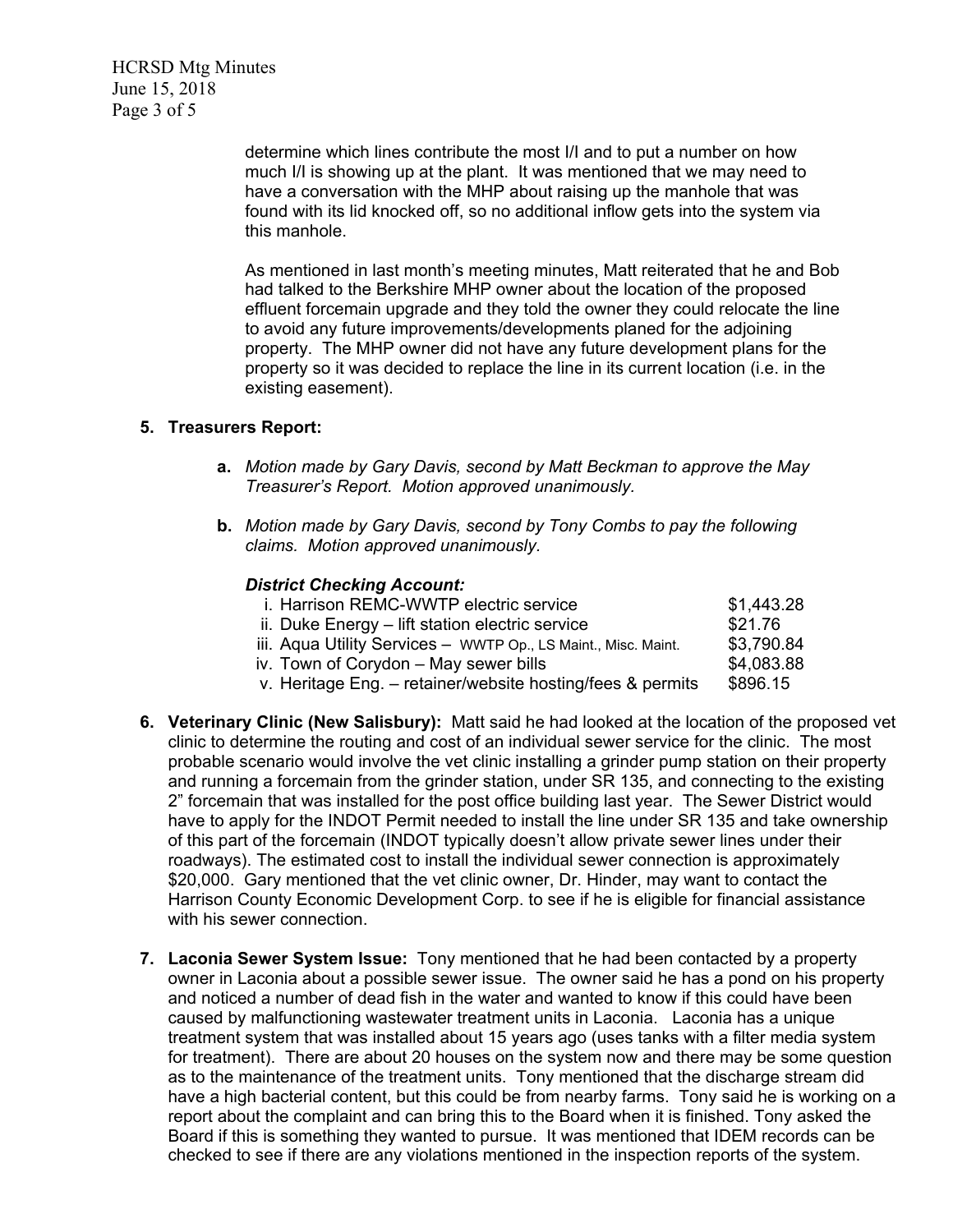HCRSD Mtg Minutes June 15, 2018 Page 4 of 5

- **8. County Budget Update:** Gary said he had received the County budget. He assumed the Board would not be making any requests from the County for financial assistance – the Sewer District still has about \$16,000 left in their account from previous County funds. The County will likely not entertain any requests for funding this year anyway because of other commitments. It was agreed that no request for County funding would be made this year.
- **9. Rate Study/Insurance Coverage Changes:** Gary said he had been contacted by Umbaugh and Associates and they asked if the Sewer District needed a rate study. After discussion, it was agreed that a rate study was not required because the District has the ability to raise rates as needed and currently it is meeting all of its obligations. Gary also mentioned he had received a letter from the Sewer District's insurance carrier about some changes to the Districts insurance. He will review this information and get back with the Board.
- **10. Status of New Salisbury Developments:** Bill asked about the status of any planned development in New Salisbury.
	- a. Blue River Services (behind Bush Trucking): It was mentioned that Blue River Services did not get the funding they were hoping for but may try again next to secure funding for their proposed project.
	- b. Thieneman Development at corner of State Roads 135 and 64: Thieneman has not progressed their planned development in New Salisbury.
	- c. Schneider properties: The new owner of the Schneider properties is not sure what he will do with them – may tear down the old school; not sure about the Buck Stove Store; and, the apartment building for now will continue to function as an apartment building.
- **11. State of Indiana Gateway Website:** Gary mentioned that he has to complete and send in an annual report to the State Board of Accounts (SBA). He said that he now also has to send in a monthly report to the SBA. The monthly report has to contain items such as the Board's meeting minutes, ledger and some other items. Tom mentioned that SBA is requiring these reports so they don't have to spend 2 weeks down here gathering all this information when they do their audits. It makes the audit process go much quicker. Gary said he will need the signed minutes beginning in July 2018 to include in his report. Tom said he will scan the signed minutes and get them to Gary for inclusion in his report.

### Next Meeting:

Regular Board Meeting: **Friday July 20, 2018 at 8:30 am** @ Harrison County Community Foundation Building.

Minutes prepared by: Heritage Engineering

# **End of Minutes**

Approved by:

Tom Tucker, President **Dan Lee, P.E.**